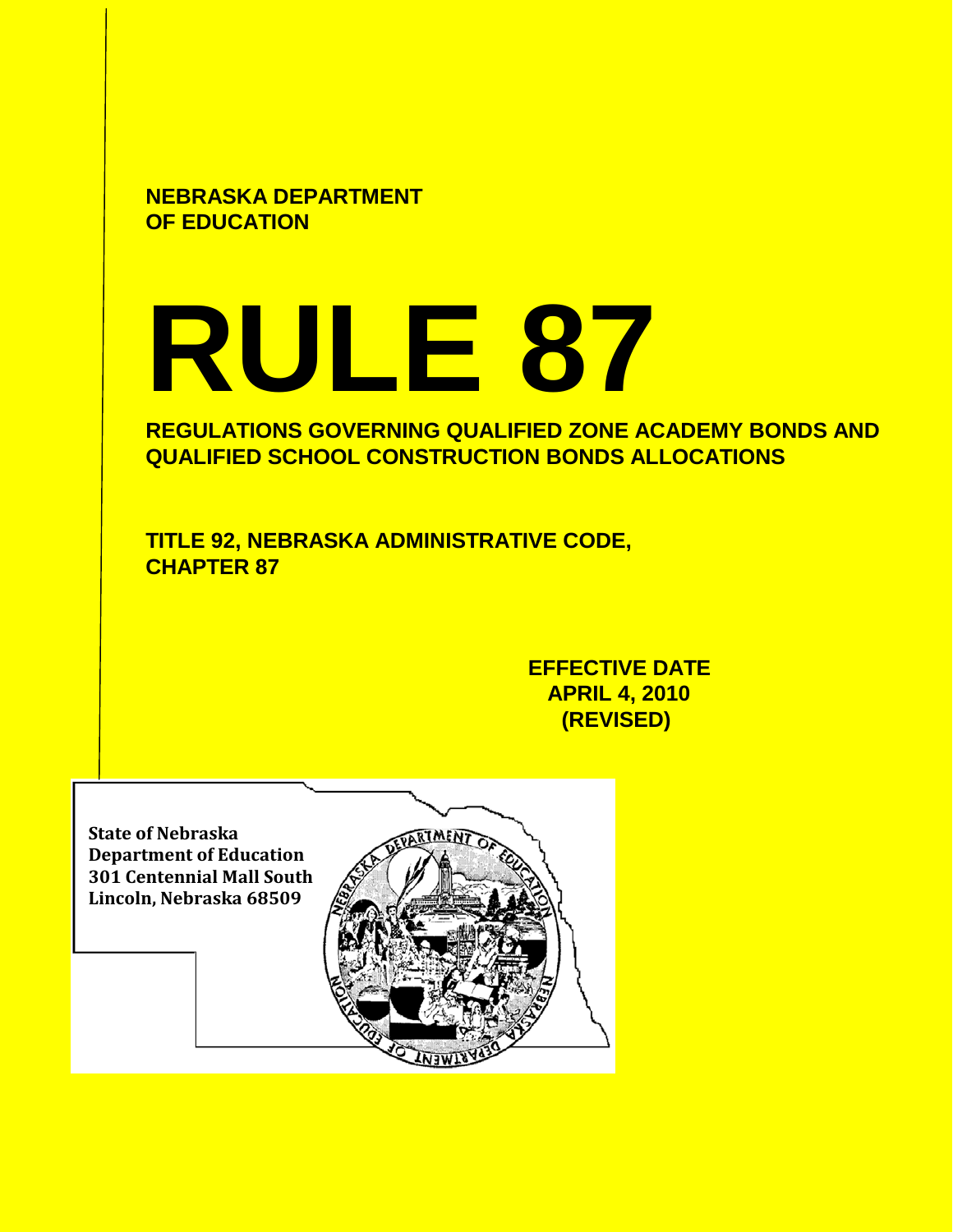# **TITLE 92 -- NEBRASKA DEPARTMENT OF EDUCATION CHAPTER 87 -- REGULATIONS GOVERNING QUALIFIED ZONE ACADEMY BONDS AND QUALIFIED SCHOOL CONSTRUCTION BONDS ALLOCATIONS**

# **NUMERICAL TABLE OF CONTENTS**

| Subject                                                                          | <b>Statutory Authority</b>                                  | Code Section |
|----------------------------------------------------------------------------------|-------------------------------------------------------------|--------------|
| General Information                                                              | 26 U.S.C. 54A, 54E, and 54F,<br>79-319 and 79-10,110 R.R.S. | 001          |
| Definitions                                                                      | 26 U.S.C. 54E and 54F, 79-319<br>and 79-10,110 R.R.S.       | 002          |
| Procedure and Method of<br>Allocation for Qualified<br>Zone Academy Bonds        | 26 U.S.C. 54E, 79-319<br>and 79-10,110 R.R.S.               | 003          |
| Procedure and Method of<br>Allocation for Qualified<br>School Construction Bonds | 26 U.S.C. 54F, 79-319<br>and 79-10,110 R.R.S.               | 004          |
| Appendix A                                                                       | 26 U.S.C. 54E                                               |              |
| Appendix B                                                                       | 26 U.S.C. 54F                                               |              |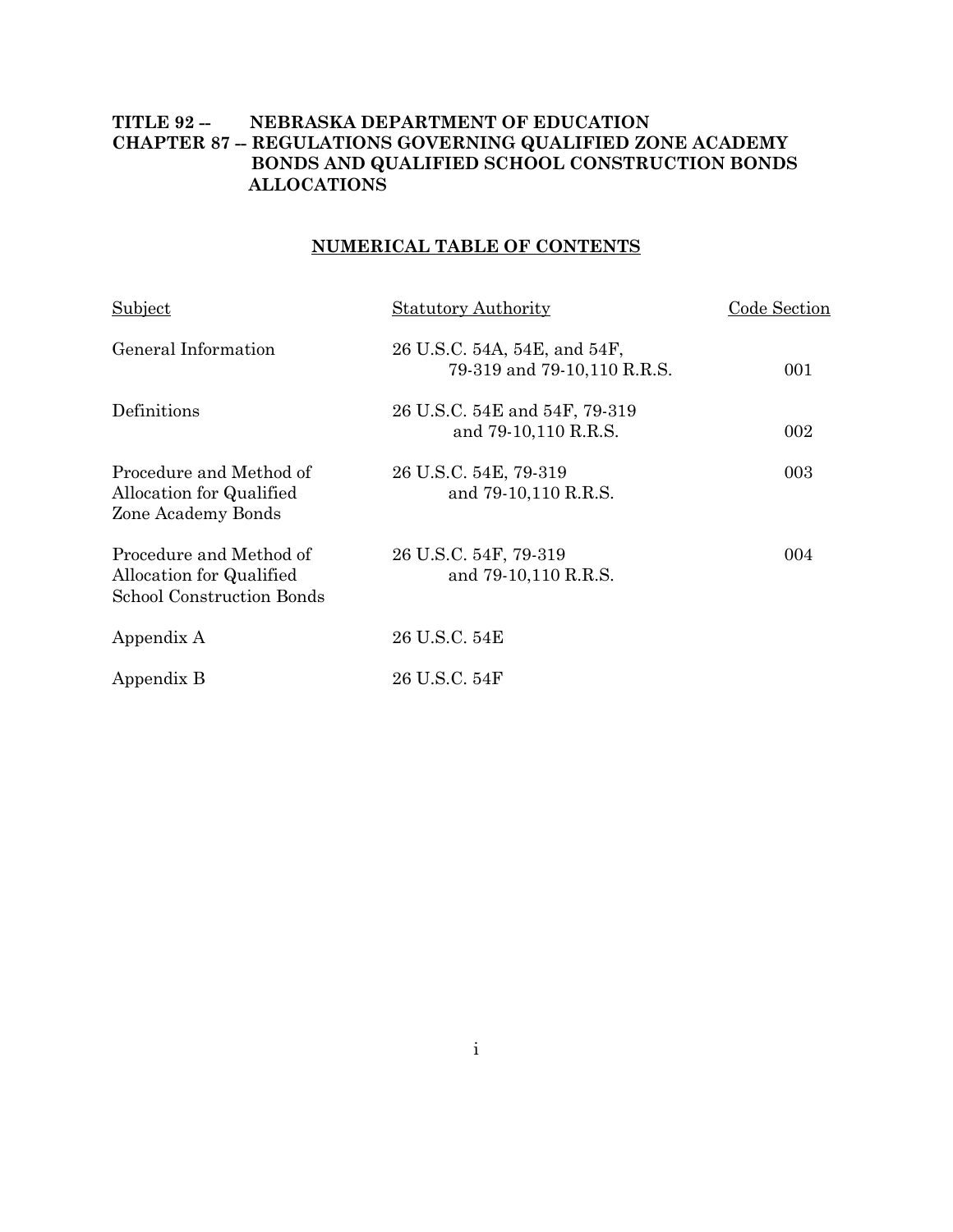# **TITLE 92 -- NEBRASKA DEPARTMENT OF EDUCATION CHAPTER 87 -- REGULATIONS GOVERNING QUALIFIED ZONE ACADEMY BONDS AND QUALIFIED SCHOOL CONSTRUCTION BONDS ALLOCATIONS**

# **ALPHABETICAL TABLE OF CONTENTS**

| Subject                                                                          | <b>Statutory Authority</b>                                 | Code Section |
|----------------------------------------------------------------------------------|------------------------------------------------------------|--------------|
| Appendix A                                                                       | 26 U.S.C. 54E                                              |              |
| Appendix B                                                                       | 26 U.S.C. 54F                                              |              |
| Definitions                                                                      | 26 U.S.C. 54E and 54F, 79-319<br>and 79-10,110 R.R.S.      | 002          |
| General Information                                                              | 26 U.S.C. 54A, 54E and 54F,<br>79-319 and 79-10,110 R.R.S. | 001          |
| Procedure and Method of<br>Allocation for Qualified<br>School Construction Bonds | 26 U.S.C. 54F, 79-319<br>and 79-10,110 R.R.S.              | 004          |
| Procedure and Method of<br>Allocation for Qualified<br>Zone Academy Bonds        | 26 U.S.C. 54E, 79-319<br>and 79-10,110 R.R.S.              | 003          |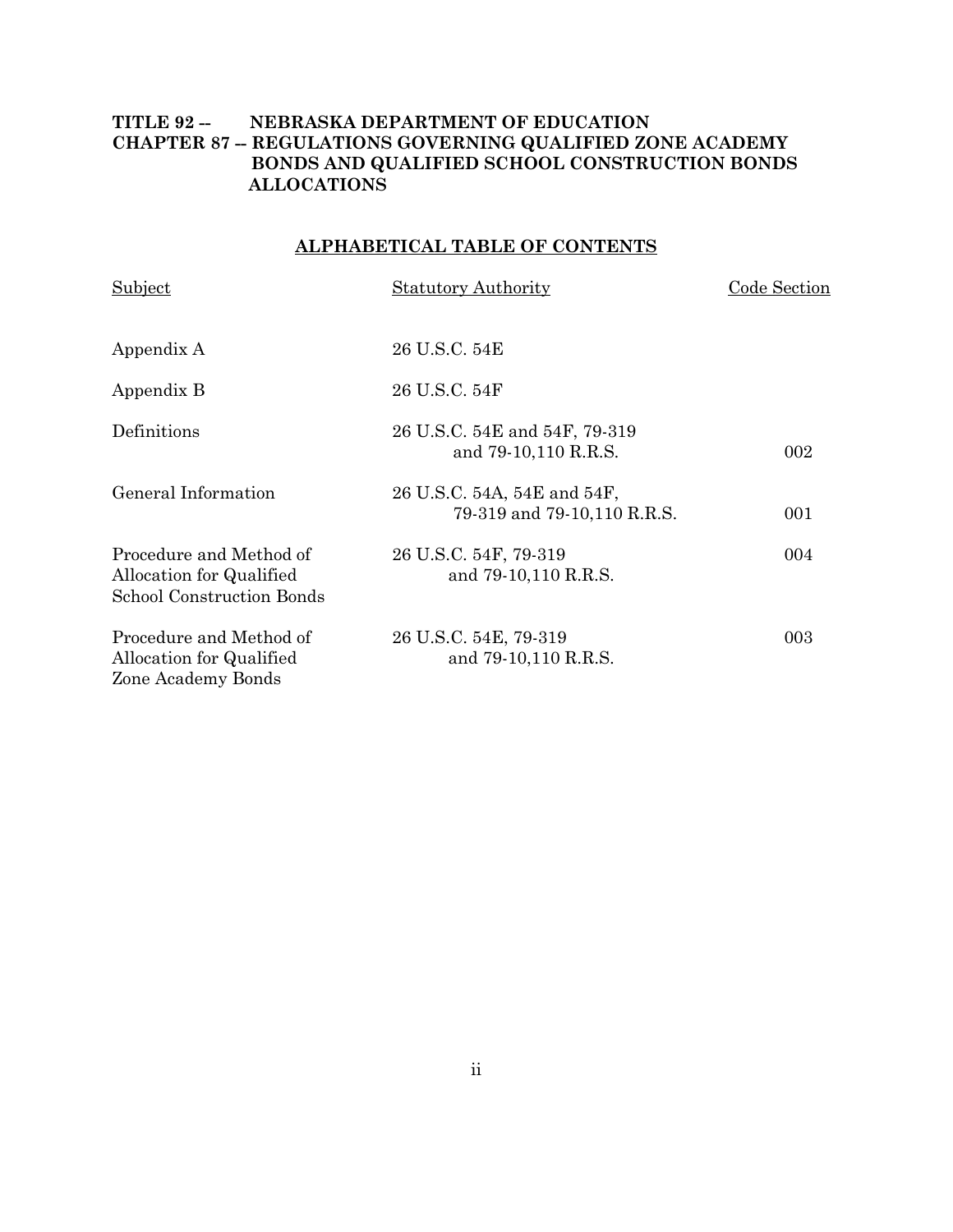# **TITLE 92 -- NEBRASKA DEPARTMENT OF EDUCATION CHAPTER 87 -- REGULATIONS GOVERNING QUALIFIED ZONE ACADEMY BONDS AND QUALIFIED SCHOOL CONSTRUCTION BONDS ALLOCATIONS**

### 001 General Information

### 001.01 Purpose of this Chapter.

001.01A Title 26, United States Code, Section 54E (See Appendix A), provides that state or local governments within the jurisdiction of which is located a "qualified zone academy," as defined in that law, may issue "qualified zone academy bonds," for "qualified purposes" as those terms are defined in that law. That law further provides that the United States Secretary of Treasury, each calendar year, shall allocate among the states on the basis of their respective populations of individuals below the poverty line, an amount which such states' qualified zone academies may issue in qualified zone academy bonds, and that this limitation amount allocated to each state shall be allocated by the State education agency to qualified zone academies within such states. This chapter provides the allocation procedure of the Nebraska Department of Education to eligible qualified zone academies.

001.01B The American Recovery and Reinvestment Act of 2009, (Title 26, United States Code, Section 54F, See Appendix B) provides that a state or local government, within the jurisdiction of which is a public school facility or land on which such a facility is to be constructed, may issue "qualified school construction bonds." That Act further provides that the United States Secretary of the Treasury shall allocate among the States a bond limitation in proportion to the respective amounts each State is eligible to receive under section 1124 of the Elementary and Secondary Education Act of 1965 (20 U.S.C. 6333) for the most recent fiscal year ending before such calendar year. The limitation amount allocated to a State is allocated by the State to issuers within the State. This Chapter provides the allocation procedure of the Nebraska Department of Education with respect to qualified school construction bonds.

001.01C Potential applicants for allocation authority for the issuance of bonds under either sections 001.01A or 001.01B may contact the Nebraska Department of Education's Office of School Finance and Organization Services for information on the existing Nebraska allocation amount.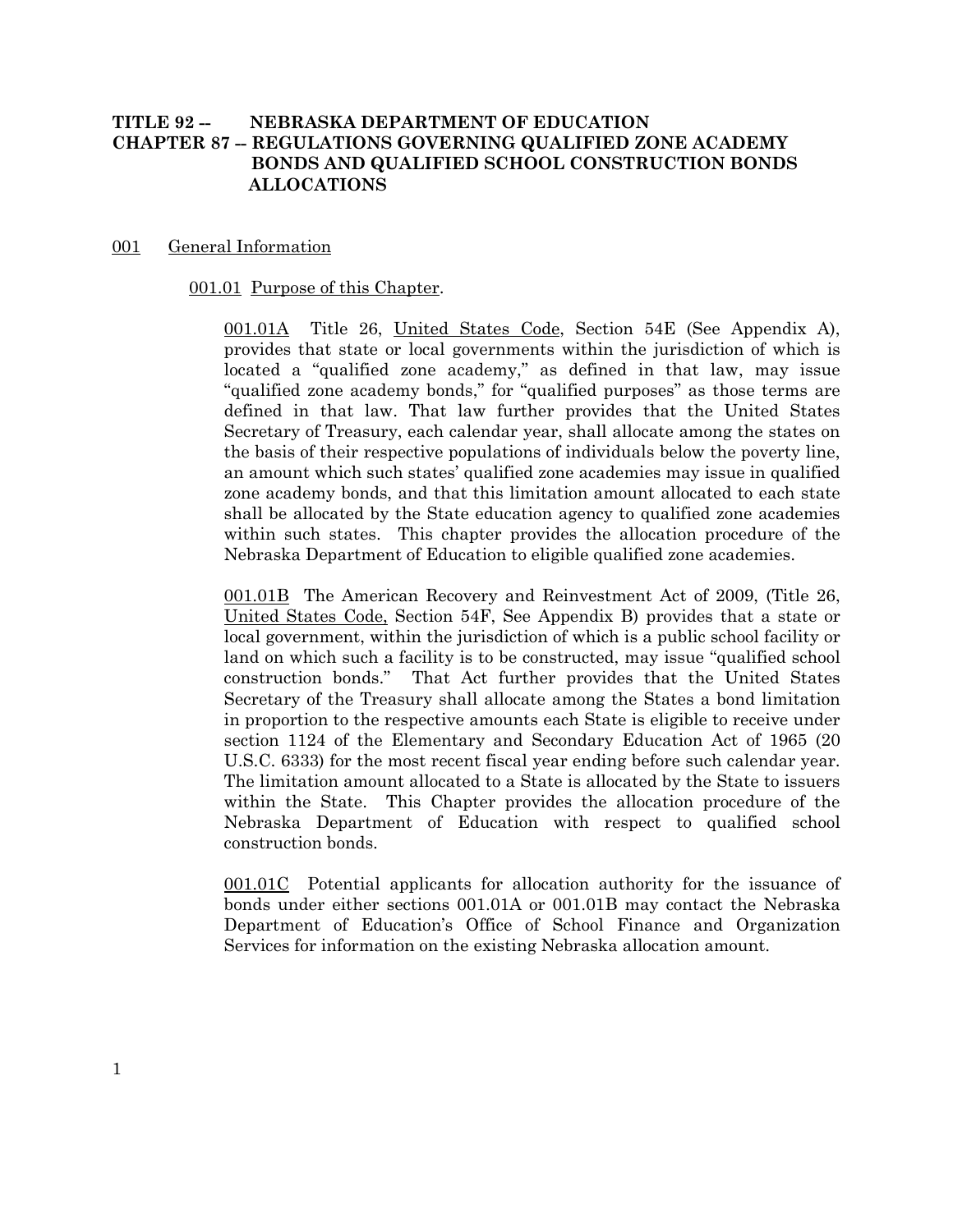### 001.02 Statutory Authority.

 $\underline{001.02A}$  Title 26, United States Code, Section 54E(c)(2) and (3), See Appendix A, provides:

Allocation of Limitation - - The national zone academy bond limitation for a calendar year shall be allocated by the Secretary [of the Treasury] among the states on the basis of their respective populations of individuals below the poverty line (as defined by the Office of Management and Budget). The limitation amount allocated to a state under the preceding sentence shall be allocated by the State education agency to qualified zone academies within such state. (3) Designation Subject to Limitation Amount --The maximum aggregate face amount of bonds issued during any calendar year which may be designated under Title 26, United States Code, Section 54E(a)(2) with respect to any qualified zone academy shall not exceed the limitation amount allocated to such academy under Title 26, United States Code, Section 54E(c)(2) for such calendar year.

001.02B Allocation of limitation and National Qualified School Construction Elementary and Secondary Education Act of 1965 ([20 U.S.C. 6333](https://web2.westlaw.com/find/default.wl?tf=-1&rs=WLW9.08&ifm=NotSet&fn=_top&sv=Split&tc=-1&docname=20USCAS6333&ordoc=20258762&findtype=L&mt=Nebraska&db=1000546&utid=1&vr=2.0&rp=%2ffind%2fdefault.wl&pbc=557C6C55)) for the Bonds--Except as provided in 26 U.S.C.  $54F(d)(2)(C)$ , the national limitation for Qualified School Construction Bonds applicable under subsection 26 U.S.C. 54F(c) for any calendar year is allocated by the United States Secretary of the Treasury among the States in proportion to the respective amounts each such State is eligible to receive under section 1124 of the most recent fiscal year ending before such calendar year. The limitation amount allocated to a State under the preceding sentence shall be allocated by the State to issuers within such State.

001.02C Designation Subject to Limitation Amount - - The national qualified school construction bond limitation for a calendar year shall be allocated by the Secretary. The limitation amount allocated to a state under the preceding sentence shall be allocated by the State education agency to school districts within such state. The maximum aggregate face amount of bonds issued during any calendar year which may be designated under Title 26, United States Code, Section 54A shall not exceed the limitation amount allocated under Title 26, United States Code, Section 54F(d) for each calendar year.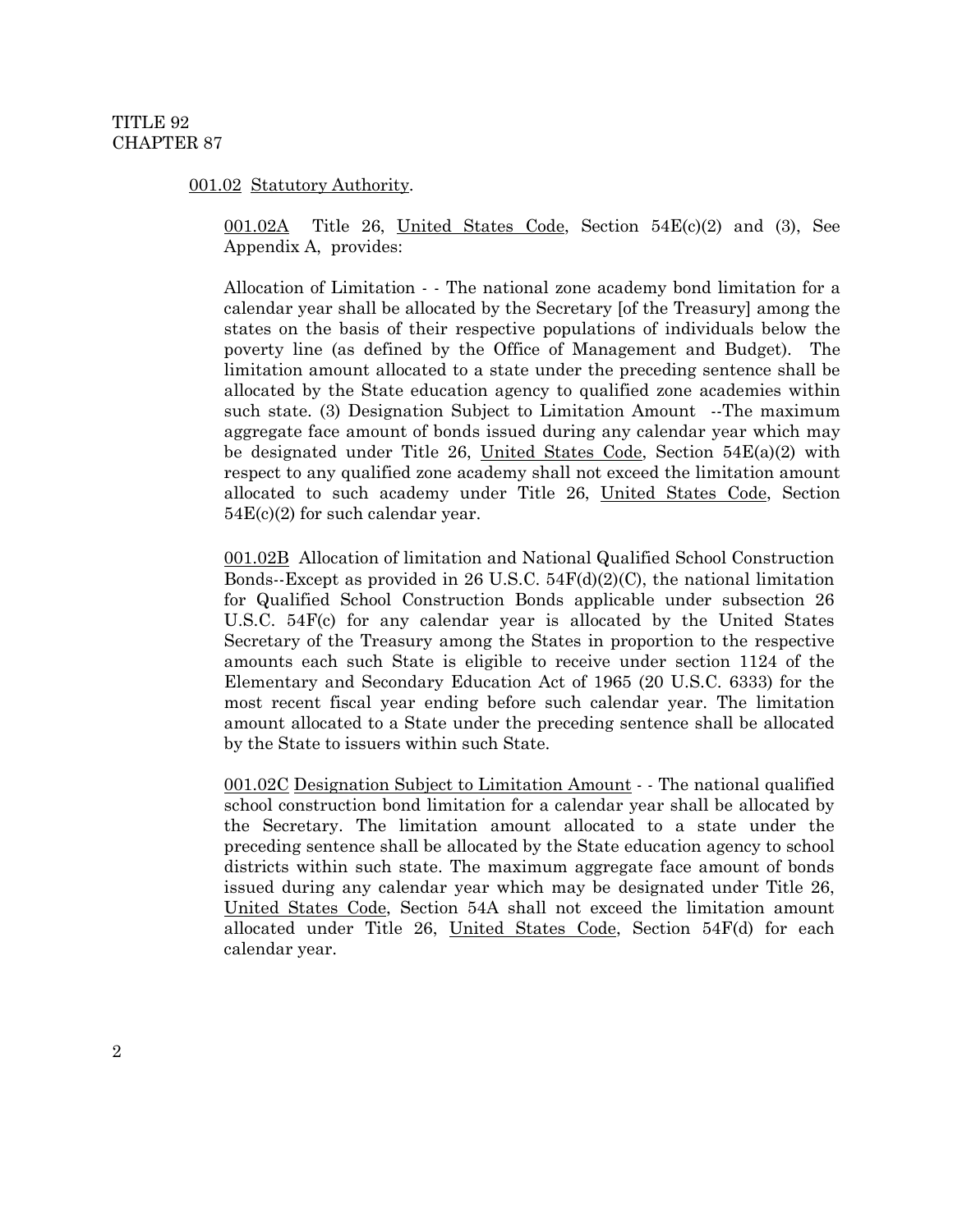001.02C Section 79-319 of the Nebraska Revised Statutes provides in part:

"The State Board of Education has the authority to (5) receive and distribute according to law any money, commodities, goods, or services made available to the board from the state or federal government or from any other source and distribute money in accordance with the terms of any grant received, including the distribution of money from grants by the federal government to schools, preschools, day care centers, day care homes, nonprofit agencies, and political subdivisions of the state or institutions of learning not owned or exclusively controlled by the state or a political subdivision thereof, so long as no public funds of the state, any political subdivision, or any public corporation are added to such federal grants."

001.02D Section 79-10,110(13) of the Nebraska Revised Statutes provides that the State Department of Education shall establish procedures for allocating bond authority to school boards as may be necessary pursuant to an American Recovery and Reinvestment Act of 2009 bond.

001.03 Related Laws. Title 26, United States Code, Section 54A contains laws regarding credit to holders of qualified tax credit bonds, including Qualified Zone Academy Bonds and Qualified School Construction Bonds.

002 Definitions. For purposes of this chapter, "Department" shall mean the Nebraska Department of Education. The following definitions shall have the same meaning as used in Title 26, United States Code, Sections 54E and 54F:

| 002.01 | Allocation/allocation of limitation, (Title 26, United States Code,<br>Section $54E(c)$ and $54F(d)$ |
|--------|------------------------------------------------------------------------------------------------------|
| 002.02 | Eligible Local Education Agency, (Title 26, United States Code,<br>Section $54E(d)$                  |
| 002.03 | National Limitation, (Title 26, United States Code, Sections $54E(c)(1)$ )<br>and $54F(c)$ )         |
| 002.04 | Private Business Contribution Requirement, (Title 26, United States)<br>Code, Section $54E(b)$       |

002.05 Qualified School Construction Bonds, (Title 26, United States Code, Section  $54F(a)$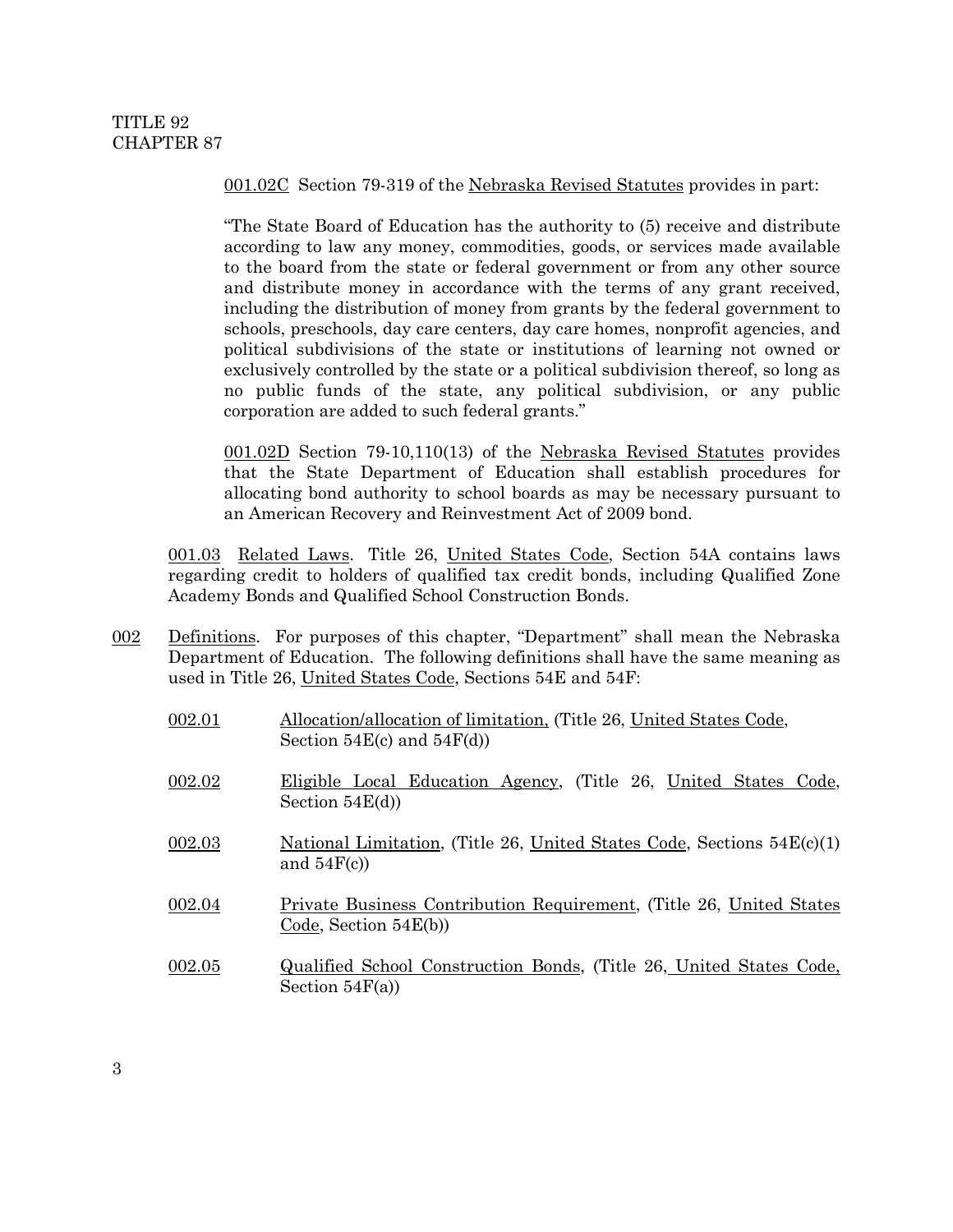| 002.06 | $Qualified Purpose, (Title 26, United State Code, Section 54E(d)(3))$         |
|--------|-------------------------------------------------------------------------------|
| 002.07 | Qualified Zone Academy, (Title 26, United States Code, Section<br>54E(d)(1)   |
| 002.08 | Qualified Zone Academy Bond, (Title 26, United States Code, Section<br>54E(a) |

## 003 Procedure and Method of Allocation to Qualified Zone Academies

003.01 School Districts or other eligible state or local governments under Title 26, United States Code, Section 54E, within the jurisdiction of which a Qualified Zone Academy is located, may submit requests to the Department for allocation of any portion of the then existing allocation of limitation amount as allocated to the state of Nebraska. School districts, or other eligible governmental entities must specify which individual school, (or program within such school), it is that is within their jurisdiction that is a Qualified Zone Academy for which the allocation is requested and the amount requested. All such requests must be received by the Department by no later than October 1 of each year. School districts or other eligible entities are limited to one allocation request per calendar year.

003.02 All such requests must be to the Department in writing and must demonstrate compliance with all applicable requirements for such allocation under Title 26, United States Code, Section 54E in that all requests must:

003.02A Be for an allocation for the issuance of a Qualified Zone Academy Bond(s) as defined by law and as demonstrated by:

003.02A1 The requesting school district or other eligible governmental entity's written assurance that 100 percent of the available project proceeds of such a bond issuance are to be used for a qualified purpose with respect to the Qualified Zone Academy.

003.02A2 The bond issuer being a local government within the jurisdiction of which such a Qualified Zone Academy is located. The request for allocation shall state the basis upon which the requesting entity has determined that the particular school or program within the school under its jurisdiction is a Qualified Zone Academy.

003.02A3 A written assurance that the bond issuer will designate such bond(s) for the purposes of issuance as a Qualified Zone Academy Bond.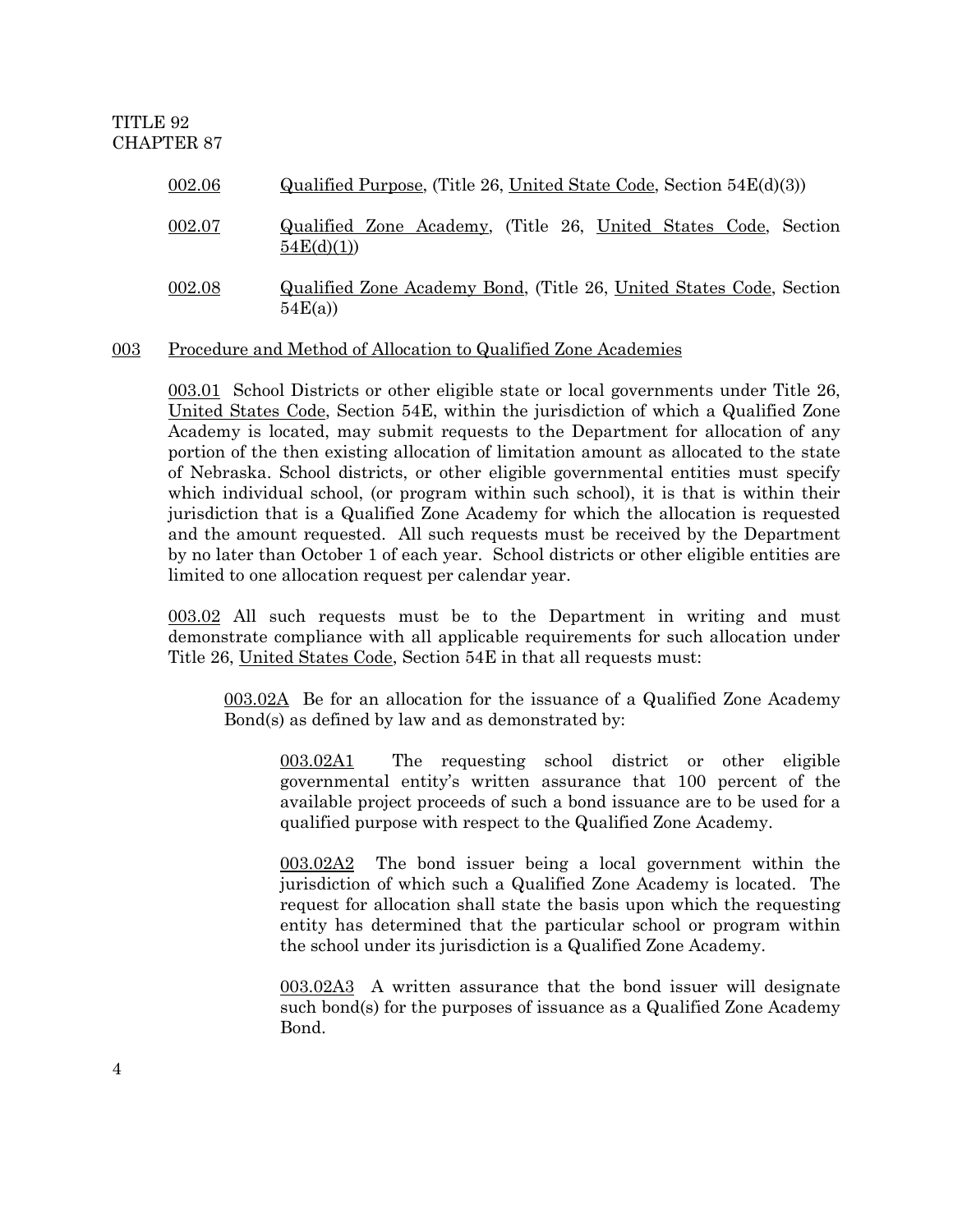003.02A4 The bond issuer certifying that it has written assurances that the private business contribution requirement will be met with respect to the Qualified Zone Academy.

003.02A5 The bond issuer certifying that it has the written approval of the Eligible Local Education Agency, (See Appendix A), for such bond issuance.

003.03 If all requirements of Section 003.02 are met, the Department will allocate, by December 31, to the school districts or other eligible governmental entities submitting the requests, as follows:

003.03A The amount of allocation requested; or,

003.03B If the total of all the eligible requests received exceeds the allocation of limitation available then available to Nebraska pursuant to Title 26, United States Code, Section 54E, then an amount equal to the pro rata share of the available allocation of limitation based upon the amount requested. In no case shall a requesting entity receive an allocation amount which exceeds the amount it requested.

003.04 Pursuant to Title 26, United States Code, Section  $54E(c)(4)$ , the Department shall carry over unallocated limitation amounts from one calendar year to the following calendar year. The total of the previous calendar year's unallocated limitation amounts shall be added to the current year's limitation amount.

003.05 Issuing school districts and other eligible issuing governmental entities are responsible for compliance with all applicable laws and regulations governing the terms and conditions of such bond issuance(s) upon being allocated any amounts by the Department.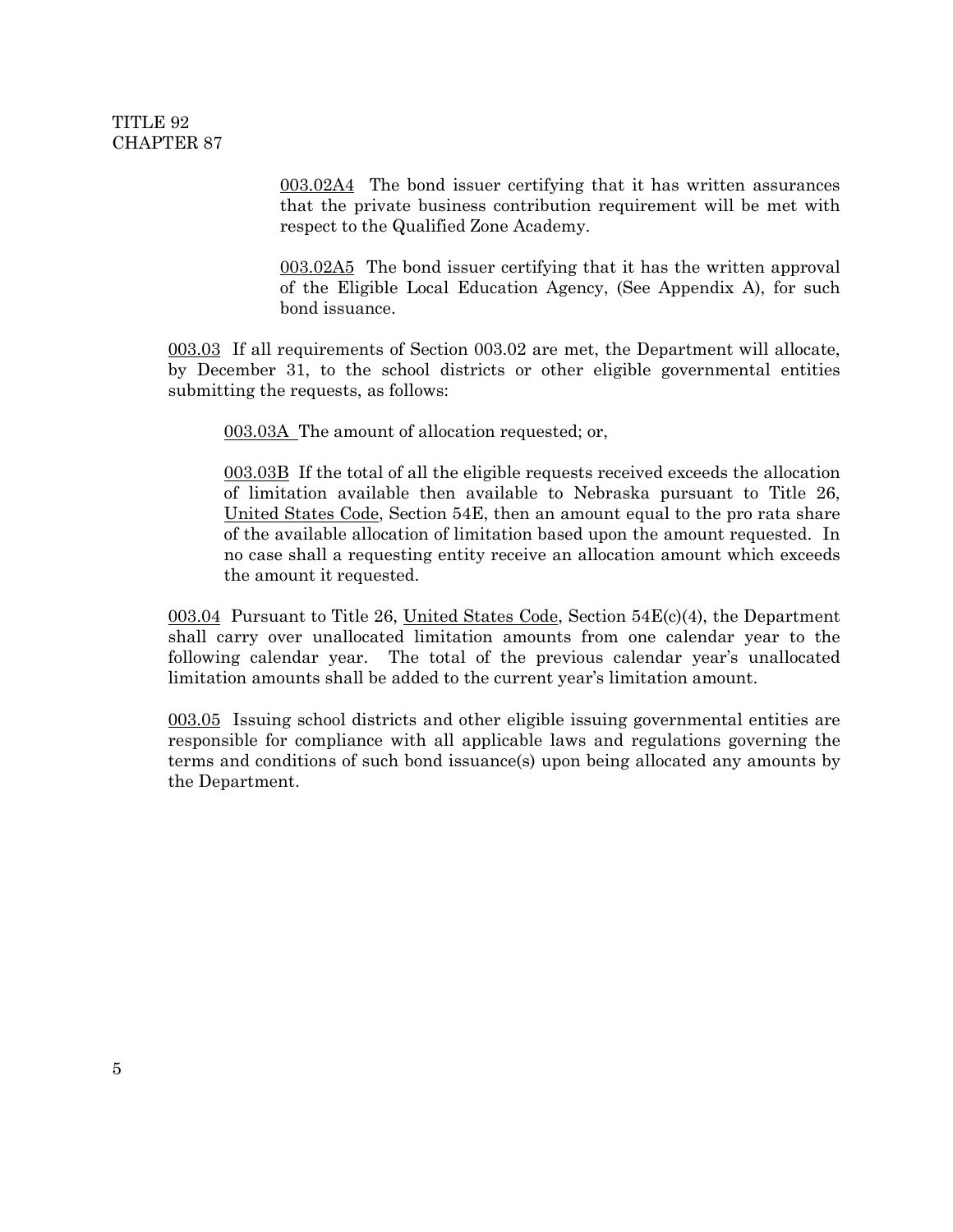### 004 Procedure and Method of Allocation to Qualified School Construction Bonds

004.01 School Districts or other eligible state or local governments under Title 26, United States Code, Section 54F, within the jurisdiction of which a public school facility is located, may submit requests to the Department for allocation of any portion of the then existing National Qualified School Construction Bond limitation amount as allocated to the state of Nebraska. School districts must specify which individual school it is that is within their jurisdiction for which the allocation is requested and the amount requested. All such requests must be received by the Department no later than February15. If this Chapter is not effective on February 15, 2010, then the deadline for that calendar year 2010 will be prior to the expiration of 30 days from the effective date of this Chapter. School districts or other eligible entities are limited to one allocation request per calendar year.

004.02 All such requests must be to the Department in writing and must demonstrate compliance with all applicable requirements for such allocation under Title 26, United States Code, Section 54F in that all requests must:

004.02A Be for an allocation for the issuance of a Qualified School Construction Bond(s) as defined by law and as demonstrated by:

004.02A1 The bond issuer being a local government within the jurisdiction of which a public school facility is located. The request for allocation shall state the requesting entity has determined that the particular school is within its jurisdiction.

004.02A2 A written assurance that the bond issuer will designate such bond(s) for the purposes of issuance as a Qualified School Construction Bond.

004.02A3 The bond issuer certifying that 100 percent of the available proceeds are to be used for the construction, rehabilitation, or repair of a public school facility or for the acquisition of land on which such facility is to be constructed.

004.03 If all requirements of Section 004.02 are met, the Department will allocate by March 15, or, for calendar year 2010, 30 days from the effective date of this Chapter as provided in Section 004.01, to the school districts or other eligible governmental entities submitting the requests, as follows: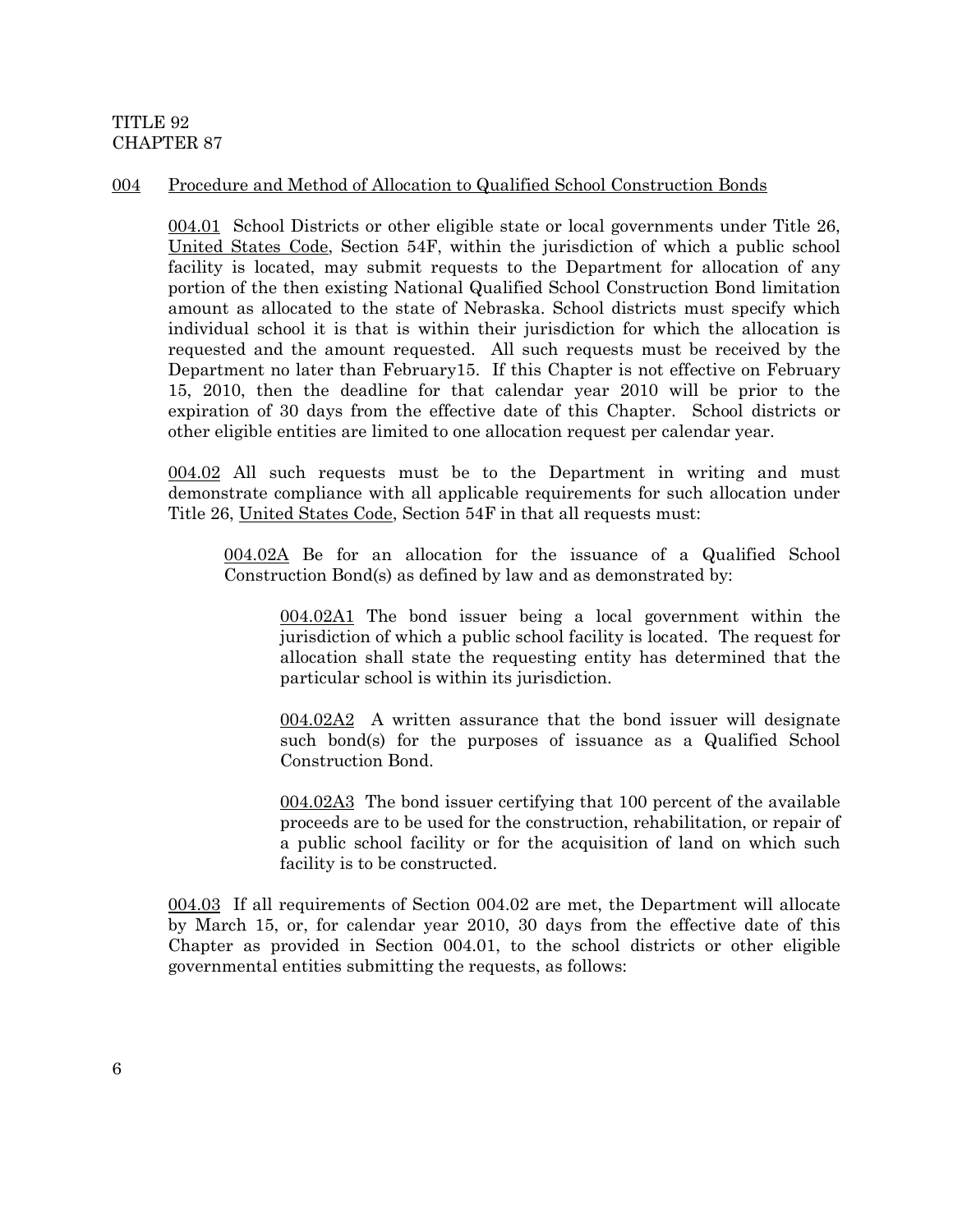004.03A The amount of allocation requested; or,

004.03B If the total of all the eligible requests received exceeds the allocation of limitation available then available to Nebraska pursuant to Title 26, United States Code, Section 54F, then an amount equal to the pro rata share of the available allocation of limitation based upon the amount requested. In no case shall a requesting entity receive an allocation amount which exceeds the amount it requested.

004.04 Pursuant to Title 26, United States Code, Section 54F(e), the Department shall carry over unallocated limitation amounts from one calendar year to the following calendar year. The total of the previous calendar year's unallocated limitation amounts shall be added to the current year's limitation amount. This includes amounts allocated to Nebraska in calendar year 2009 by the United States Secretary of the Treasury.

004.05 Issuing school districts are responsible for compliance with all applicable laws and regulations governing the terms and conditions of such bond issuance(s) upon being allocated any amounts by the Department.

004.06 A large local education agency that is eligible for a qualified school bond construction bond allocation directly from the Secretary of the United States Treasury pursuant to Title 26, United States Code, Section  $54F(d)(2)$  is not eligible to also receive an additional allocation from the Department under Section 004 of this Chapter for that same calendar year unless the large local education agency has reallocated that direct allocation to the State, via the Department, pursuant to Title 26, United States Code, Section 54F(d)(2)(D).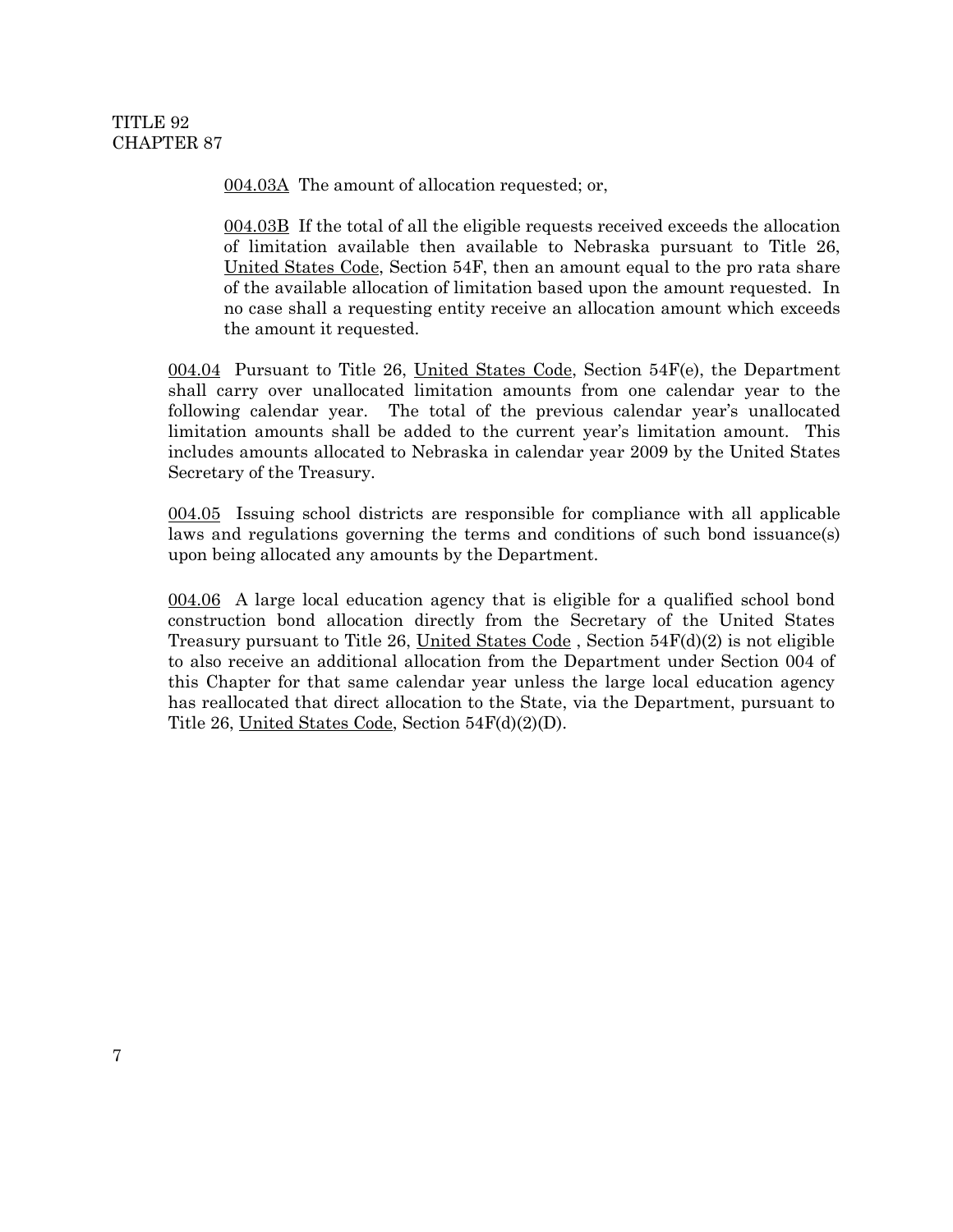# **APPENDIX A - TITLE 26, UNITED STATES CODE, SECTION 54E**

United States Code Annotated Title 26. Internal Revenue Code Subtitle A. Income Taxes Chapter 1. Normal Taxes and Surtaxes Subchapter A. Determination of Tax Liability [Part IV.](https://web2.westlaw.com/find/default.wl?jh=Part+IV.+Credits+Against+Tax+(Refs+%26+Annos)&db=USCA&sv=Split&mt=Nebraska&fn=_top&ordoc=20044315&vr=2.0&utid=1&jo=26%2bUSCA%2b%25c2%25a7%2b54E&findtype=l&pbc=8BB437D9&ifm=NotSet&docname=PRT(001871165)+%26+BEG-DATE(%3c%3d09%2f10%2f2009)+%26+END-DATE(%3e%3d09%2f10%2f2009)+%25+CI(REFS+(DISP+%2f2+TABLE)+(MISC+%2f2+TABLE))&rp=%2ffind%2fdefault.wl&jl=2&sr=SB&rs=WLW9.08) Credits Against Tax [Subpart I.](https://web2.westlaw.com/find/default.wl?jh=Subpart+I.+Qualified+Tax+Credit+Bonds&db=USCA&sv=Split&mt=Nebraska&fn=_top&ordoc=20044315&vr=2.0&utid=1&jo=26%2bUSCA%2b%25c2%25a7%2b54E&findtype=l&pbc=8BB437D9&ifm=NotSet&docname=PRT(019832354)+%26+BEG-DATE(%3c%3d09%2f10%2f2009)+%26+END-DATE(%3e%3d09%2f10%2f2009)+%25+CI(REFS+(DISP+%2f2+TABLE)+(MISC+%2f2+TABLE))&rp=%2ffind%2fdefault.wl&jl=1&sr=SB&rs=WLW9.08) Qualified Tax Credit Bonds **§ 54E. Qualified zone academy bonds**

**(a) Qualified zone academy bonds.**--For purposes of this subchapter, the term "qualified zone academy bond" means any bond issued as part of an issue if--

**(1)** 100 percent of the available project proceeds of such issue are to be used for a qualified purpose with respect to a qualified zone academy established by an eligible local education agency,

**(2)** the bond is issued by a State or local government within the jurisdiction of which such academy is located, and

**(3)** the issuer--

**(A)** designates such bond for purposes of this section,

**(B)** certifies that it has written assurances that the private business contribution requirement of subsection (b) will be met with respect to such academy, and

**(C)** certifies that it has the written approval of the eligible local education agency for such bond issuance.

**(b) Private business contribution requirement.**--For purposes of subsection (a), the private business contribution requirement of this subsection is met with respect to any issue if the eligible local education agency that established the qualified zone academy has written commitments from private entities to make qualified contributions having a present value (as of the date of issuance of the issue) of not less than 10 percent of the proceeds of the issue.

### **(c) Limitation on amount of bonds designated.--**

**(1) National limitation.**--There is a national zone academy bond limitation for each calendar year. Such limitation is \$400,000,000 for 2008 and \$1,400,000,000 for 2009 and 2010, and, except as provided in paragraph (4), zero thereafter.

**(2) Allocation of limitation.**--The national zone academy bond limitation for a calendar year shall be allocated by the Secretary among the States on the basis of their respective populations of individuals below the poverty line (as defined by the Office of Management and Budget). The limitation amount allocated to a State under the preceding sentence shall be allocated by the State education agency to qualified zone academies within such State.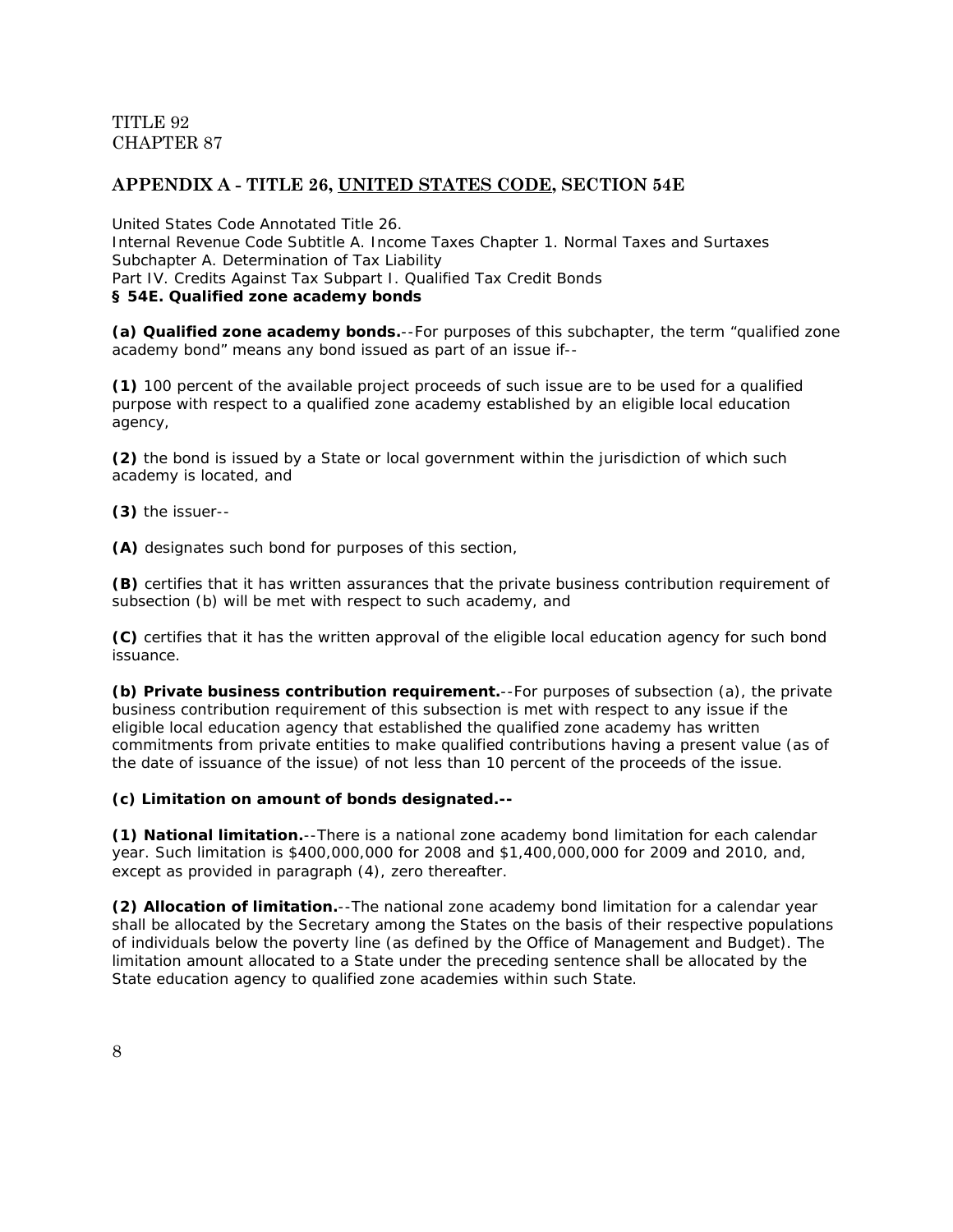# APPENDIX A - Page 2

**(3) Designation subject to limitation amount.**--The maximum aggregate face amount of bonds issued during any calendar year which may be designated under subsection (a) with respect to any qualified zone academy shall not exceed the limitation amount allocated to such academy under paragraph (2) for such calendar year.

### **(4) Carryover of unused limitation.--**

**(A) In general.**--If for any calendar year--

**(i)** the limitation amount for any State, exceeds

**(ii)** the amount of bonds issued during such year which are designated under subsection (a) with respect to qualified zone academies within such State,

the limitation amount for such State for the following calendar year shall be increased by the amount of such excess.

**(B) Limitation on carryover.**--Any carryforward of a limitation amount may be carried only to the first 2 years following the unused limitation year. For purposes of the preceding sentence, a limitation amount shall be treated as used on a first-in first-out basis.

**(C) Coordination with [section 1397e.](https://web2.westlaw.com/find/default.wl?tf=-1&rs=WLW9.08&ifm=NotSet&fn=_top&sv=Split&tc=-1&docname=26USCAS1397E&ordoc=20044315&findtype=L&mt=Nebraska&db=1000546&utid=1&vr=2.0&rp=%2ffind%2fdefault.wl&pbc=8BB437D9)**--Any carryover determined under [section 1397E\(e\)\(4\)](https://web2.westlaw.com/find/default.wl?db=1000546&tc=-1&referenceposition=SP%3b22700000861f0&tf=-1&sv=Split&referencepositiontype=T&mt=Nebraska&fn=_top&ordoc=20044315&vr=2.0&utid=1&findtype=L&pbc=8BB437D9&ifm=NotSet&docname=26USCAS1397E&rp=%2ffind%2fdefault.wl&rs=WLW9.08) (relating to carryover of unused limitation) with respect to any State to calendar year 2008 or 2009 shall be treated for purposes of this section as a carryover with respect to such State for such calendar year under subparagraph (A), and the limitation of subparagraph (B) shall apply to such carryover taking into account the calendar years to which such carryover relates.

**(d) Definitions.**--For purposes of this section--

**(1) Qualified zone academy.**--The term "qualified zone academy" means any public school (or academic program within a public school) which is established by and operated under the supervision of an eligible local education agency to provide education or training below the postsecondary level if--

**(A)** such public school or program (as the case may be) is designed in cooperation with business to enhance the academic curriculum, increase graduation and employment rates, and better prepare students for the rigors of college and the increasingly complex workforce,

**(B)** students in such public school or program (as the case may be) will be subject to the same academic standards and assessments as other students educated by the eligible local education agency,

**(C)** the comprehensive education plan of such public school or program is approved by the eligible local education agency, and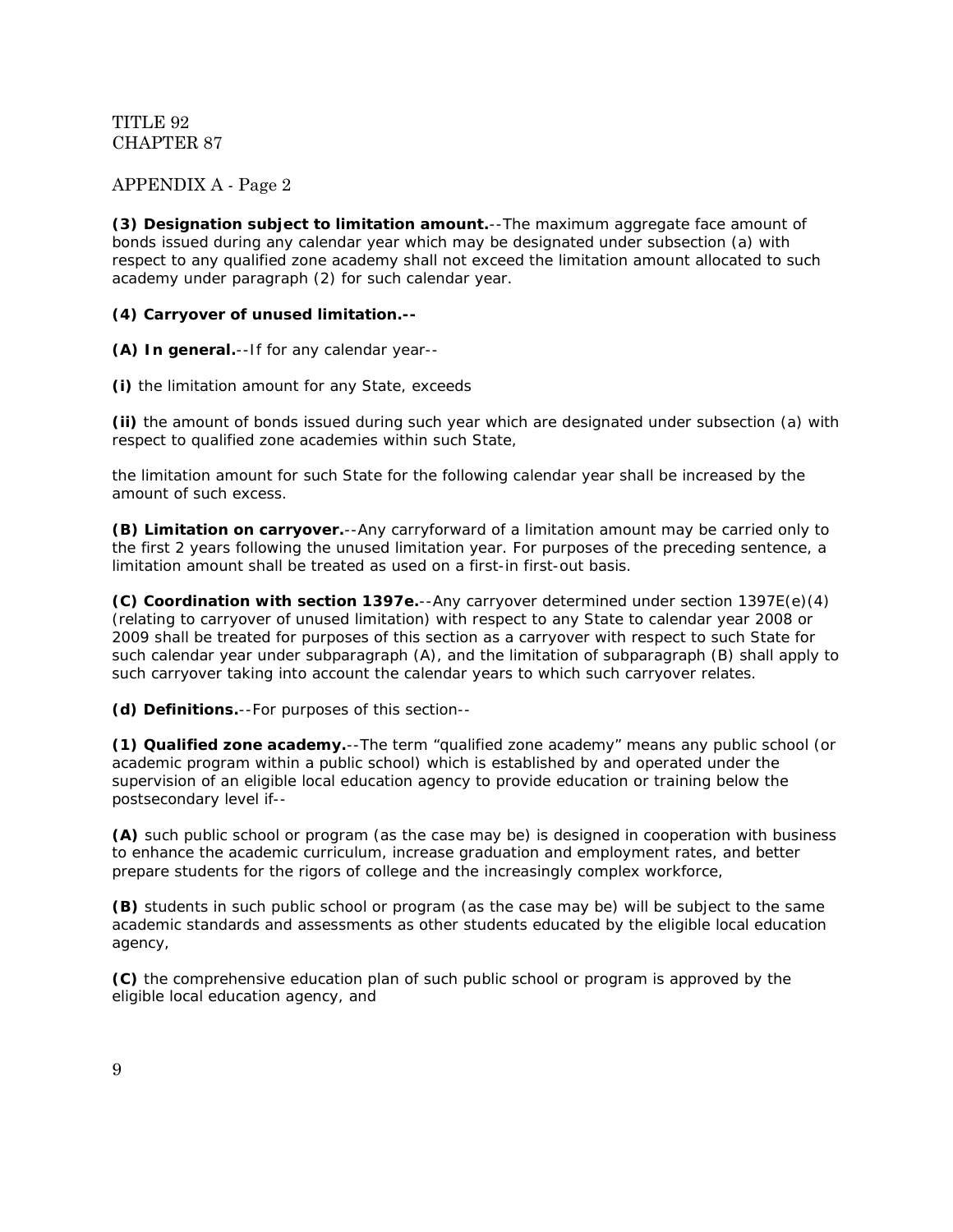## APPENDIX A - Page 3

**(D)(i)** such public school is located in an empowerment zone or enterprise community (including any such zone or community designated after the date of the enactment of this section), or

**(ii)** there is a reasonable expectation (as of the date of issuance of the bonds) that at least 35 percent of the students attending such school or participating in such program (as the case may be) will be eligible for free or reduced-cost lunches under the school lunch program established under the National School Lunch Act.

**(2) Eligible local education agency.**--For purposes of this section, the term "eligible local education agency" means any local educational agency as defined in section 9101 of the Elementary and Secondary Education Act of 1965.

**(3) Qualified purpose.**--The term "qualified purpose" means, with respect to any qualified zone academy--

**(A)** rehabilitating or repairing the public school facility in which the academy is established,

**(B)** providing equipment for use at such academy,

**(C)** developing course materials for education to be provided at such academy, and

**(D)** training teachers and other school personnel in such academy.

**(4) Qualified contributions.**--The term "qualified contribution" means any contribution (of a type and quality acceptable to the eligible local education agency) of--

**(A)** equipment for use in the qualified zone academy (including state-of-the-art technology and vocational equipment),

**(B)** technical assistance in developing curriculum or in training teachers in order to promote appropriate market driven technology in the classroom,

**(C)** services of employees as volunteer mentors,

**(D)** internships, field trips, or other educational opportunities outside the academy for students, or

**(E)** any other property or service specified by the eligible local education agency.

(Added [Pub.L. 110-343, Title III, § 313\(a\),](https://web2.westlaw.com/find/default.wl?tf=-1&rs=WLW9.08&ifm=NotSet&fn=_top&sv=Split&tc=-1&docname=UUID(IB89DAD7093-C311DD9493C-24B253780BC)&ordoc=20044315&findtype=l&mt=Nebraska&db=1077005&utid=1&vr=2.0&rp=%2ffind%2fdefault.wl&pbc=8BB437D9) Oct. 3, 2008, 122 Stat. 3869, and amended [Pub.L.](https://web2.westlaw.com/find/default.wl?tf=-1&rs=WLW9.08&ifm=NotSet&fn=_top&sv=Split&tc=-1&docname=UUID(I3A292700FE-C911DD9F1FD-B027D1AEBBC)&ordoc=20044315&findtype=l&mt=Nebraska&db=1077005&utid=1&vr=2.0&rp=%2ffind%2fdefault.wl&pbc=8BB437D9)  [111-5,](https://web2.westlaw.com/find/default.wl?tf=-1&rs=WLW9.08&ifm=NotSet&fn=_top&sv=Split&tc=-1&docname=UUID(I3A292700FE-C911DD9F1FD-B027D1AEBBC)&ordoc=20044315&findtype=l&mt=Nebraska&db=1077005&utid=1&vr=2.0&rp=%2ffind%2fdefault.wl&pbc=8BB437D9) Div. B, Title I, § 1522(a), Feb. 17, 2009, 123 Stat. 358.)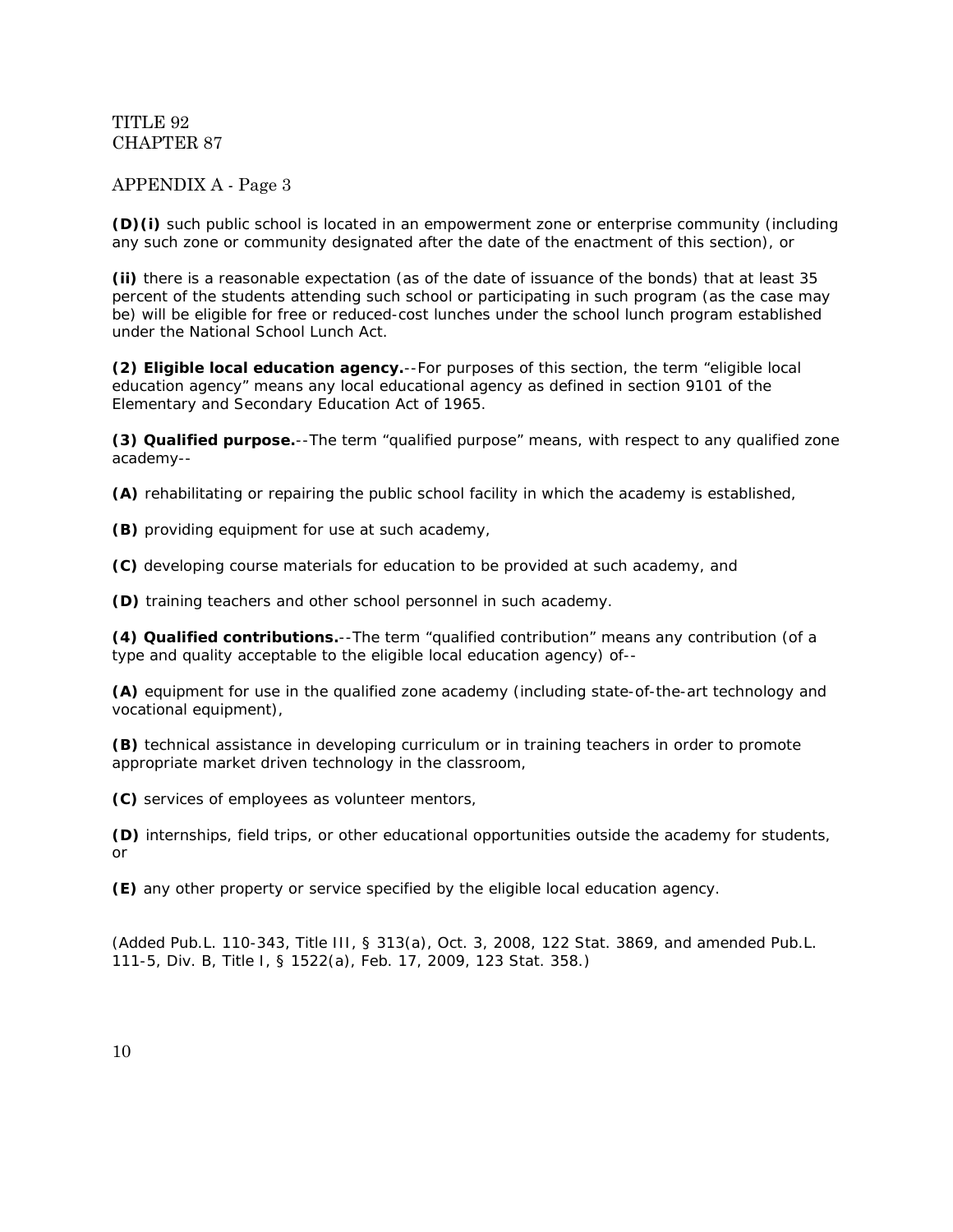# **APPENDIX B - TITLE 26, UNITED STATES CODE, SECTION 54F**

United States Code Annotated Title 26. Internal Revenue Code Subtitle A. Income Taxes Chapter 1. Normal Taxes and Surtaxes Subchapter A. Determination of Tax Liability [Part IV.](https://web2.westlaw.com/find/default.wl?jh=Part+IV.+Credits+Against+Tax+(Refs+%26+Annos)&db=USCA&sv=Split&mt=Nebraska&fn=_top&ordoc=20258762&vr=2.0&utid=1&jo=26%2bUSCA%2b%25c2%25a7%2b54F&findtype=l&pbc=8BB437D9&ifm=NotSet&docname=PRT(001871165)+%26+BEG-DATE(%3c%3d09%2f10%2f2009)+%26+END-DATE(%3e%3d09%2f10%2f2009)+%25+CI(REFS+(DISP+%2f2+TABLE)+(MISC+%2f2+TABLE))&rp=%2ffind%2fdefault.wl&jl=2&sr=SB&rs=WLW9.08) Credits Against Tax [Subpart I.](https://web2.westlaw.com/find/default.wl?jh=Subpart+I.+Qualified+Tax+Credit+Bonds&db=USCA&sv=Split&mt=Nebraska&fn=_top&ordoc=20258762&vr=2.0&utid=1&jo=26%2bUSCA%2b%25c2%25a7%2b54F&findtype=l&pbc=8BB437D9&ifm=NotSet&docname=PRT(019832354)+%26+BEG-DATE(%3c%3d09%2f10%2f2009)+%26+END-DATE(%3e%3d09%2f10%2f2009)+%25+CI(REFS+(DISP+%2f2+TABLE)+(MISC+%2f2+TABLE))&rp=%2ffind%2fdefault.wl&jl=1&sr=SB&rs=WLW9.08) Qualified Tax Credit Bonds

### **§ 54F. Qualified school construction bonds**

**(a) Qualified school construction bond.**--For purposes of this subchapter, the term "qualified school construction bond" means any bond issued as part of an issue if--

**(1)** 100 percent of the available project proceeds of such issue are to be used for the construction, rehabilitation, or repair of a public school facility or for the acquisition of land on which such a facility is to be constructed with part of the proceeds of such issue,

**(2)** the bond is issued by a State or local government within the jurisdiction of which such school is located, and

**(3)** the issuer designates such bond for purposes of this section.

**(b) Limitation on amount of bonds designated.**--The maximum aggregate face amount of bonds issued during any calendar year which may be designated under subsection (a) by any issuer shall not exceed the limitation amount allocated under subsection (d) for such calendar year to such issuer.

**(c) National limitation on amount of bonds designated.**--There is a national qualified school construction bond limitation for each calendar year. Such limitation is--

**(1)** \$11,000,000,000 for 2009,

**(2)** \$11,000,000,000 for 2010, and

**(3)** except as provided in subsection (e), zero after 2010.

### **(d) Allocation of limitation.--**

**(1) Allocation among States.**--Except as provided in paragraph (2)(C), the limitation applicable under subsection (c) for any calendar year shall be allocated by the Secretary among the States in proportion to the respective amounts each such State is eligible to receive under section 1124 of the Elementary and Secondary Education Act of 1965 [\(20 U.S.C. 6333\)](https://web2.westlaw.com/find/default.wl?tf=-1&rs=WLW9.08&ifm=NotSet&fn=_top&sv=Split&tc=-1&docname=20USCAS6333&ordoc=20258762&findtype=L&mt=Nebraska&db=1000546&utid=1&vr=2.0&rp=%2ffind%2fdefault.wl&pbc=8BB437D9) for the most recent fiscal year ending before such calendar year. The limitation amount allocated to a State under the preceding sentence shall be allocated by the State to issuers within such State.

### **(2) 40 percent of limitation allocated among largest school districts.--**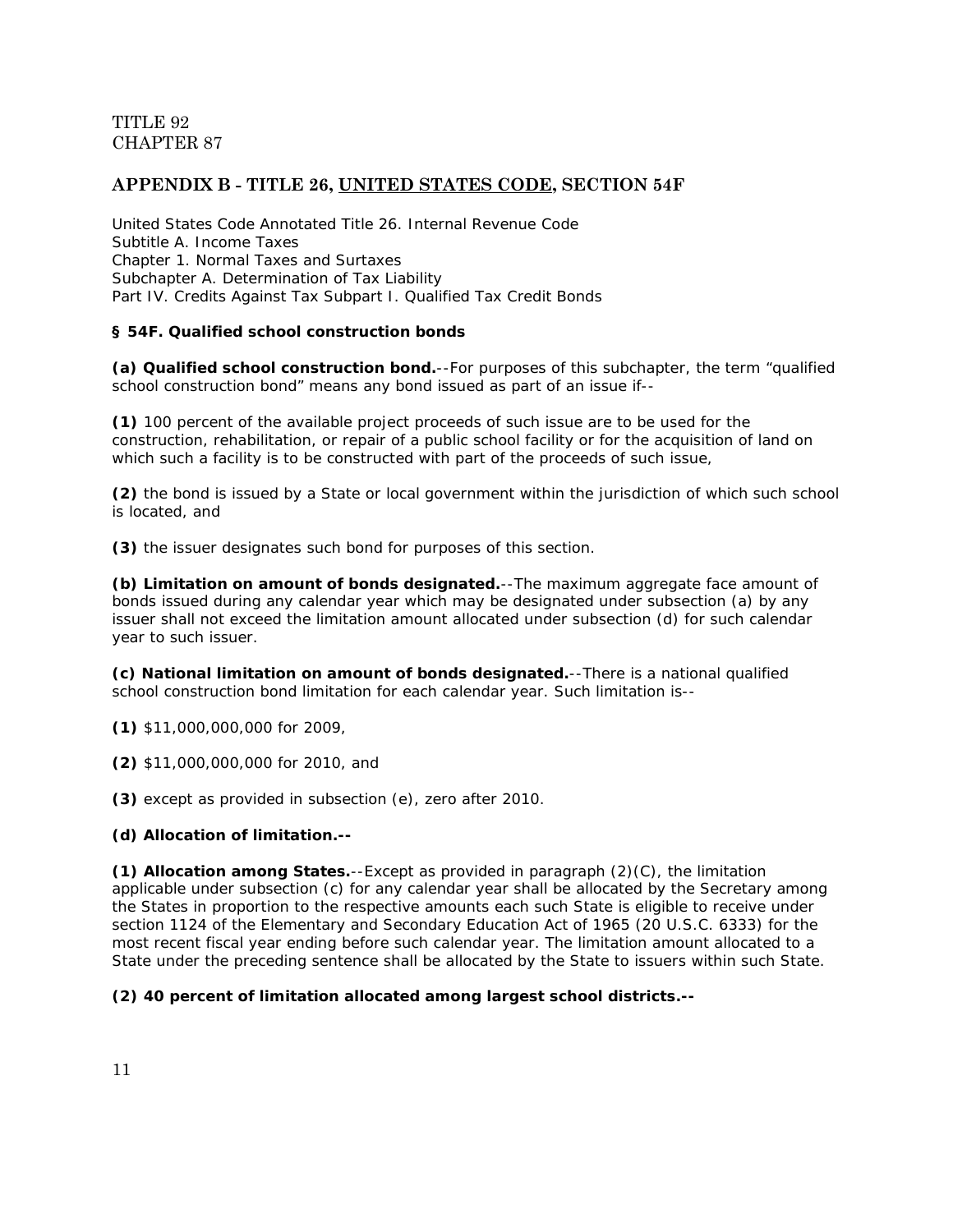# APPENDIX B - Page 2

**(A) In general.**--40 percent of the limitation applicable under subsection (c) for any calendar year shall be allocated under subparagraph (B) by the Secretary among local educational agencies which are large local educational agencies for such year.

**(B) Allocation formula.**--The amount to be allocated under subparagraph (A) for any calendar year shall be allocated among large local educational agencies in proportion to the respective amounts each such agency received under section 1124 of the Elementary and Secondary Education Act of 1965 [\(20 U.S.C. 6333\)](https://web2.westlaw.com/find/default.wl?tf=-1&rs=WLW9.08&ifm=NotSet&fn=_top&sv=Split&tc=-1&docname=20USCAS6333&ordoc=20258762&findtype=L&mt=Nebraska&db=1000546&utid=1&vr=2.0&rp=%2ffind%2fdefault.wl&pbc=8BB437D9) for the most recent fiscal year ending before such calendar year.

**(C) Reduction in State allocation.**--The allocation to any State under paragraph (1) shall be reduced by the aggregate amount of the allocations under this paragraph to large local educational agencies within such State.

**(D) Allocation of unused limitation to State.**--The amount allocated under this paragraph to a large local educational agency for any calendar year may be reallocated by such agency to the State in which such agency is located for such calendar year. Any amount reallocated to a State under the preceding sentence may be allocated as provided in paragraph (1).

**(E) Large local educational agency.**--For purposes of this paragraph, the term "large local educational agency" means, with respect to a calendar year, any local educational agency if such agency is--

**(i)** among the 100 local educational agencies with the largest numbers of children aged 5 through 17 from families living below the poverty level, as determined by the Secretary using the most recent data available from the Department of Commerce that are satisfactory to the Secretary, or

**(ii)** 1 of not more than 25 local educational agencies (other than those described in clause (i)) that the Secretary of Education determines (based on the most recent data available satisfactory to the Secretary) are in particular need of assistance, based on a low level of resources for school construction, a high level of enrollment growth, or such other factors as the Secretary deems appropriate.

**(3) Allocations to certain possessions.**--The amount to be allocated under paragraph (1) to any possession of the United States other than Puerto Rico shall be the amount which would have been allocated if all allocations under paragraph (1) were made on the basis of respective populations of individuals below the poverty line (as defined by the Office of Management and Budget). In making other allocations, the amount to be allocated under paragraph (1) shall be reduced by the aggregate amount allocated under this paragraph to possessions of the United States.